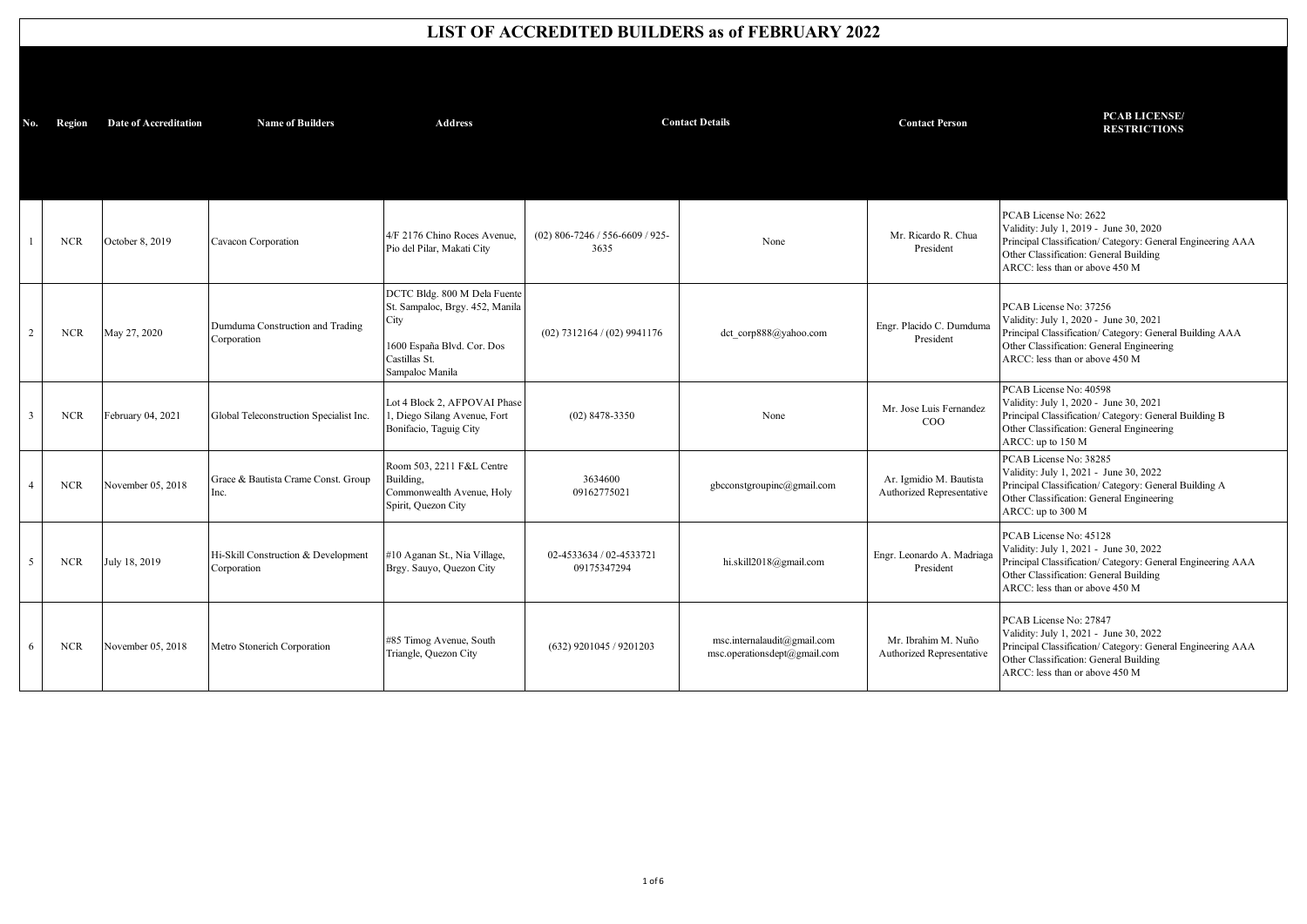|              | <b>NCR</b> | April 22, 2019    | Performance Builders & Developers<br>Corporation             | 34 Emerald St., Fairview Park<br>Subd. East Fairview, Quezon<br>City                                                                                   | 0943-4899333                    | zvallejos.dv@gmail.com<br>pbdc ph@yahoo.com      | Engr. Christopher P. Morales<br>President                 | PCAB License No: 5303<br>Validity: July 1, 2021 - June 30, 2022<br>Principal Classification/ Category: General Building AAA<br>Other Classification: General Engineering<br>ARCC: less than or above 450 M  |
|--------------|------------|-------------------|--------------------------------------------------------------|--------------------------------------------------------------------------------------------------------------------------------------------------------|---------------------------------|--------------------------------------------------|-----------------------------------------------------------|-------------------------------------------------------------------------------------------------------------------------------------------------------------------------------------------------------------|
| $\mathbf{R}$ | <b>NCR</b> | December 07, 2021 | Uplift Construction & Development<br>Corporation             | 30 Molave Road, Pilar Village,<br>Las Piñas City<br>34 Pikador cor. Dragon St.,<br>Midtown Subd., Phase 1, San<br>Roque,<br>Marikina City (New Office) | $(02)$ 637-5312 / 0915-268-1634 | upliftpurchasing@yahoo.com                       | Engr. Marvin E. Encabo<br>President                       | PCAB License No: 45360<br>Validity: July 01, 2021 - June 30, 2022<br>Principal Classification/ Category: General Building AA<br>Other Classification: General Engineering<br>ARCC: up to 450 M              |
| $\Omega$     | CAR        | July 23, 2018     | Khatib Construction                                          | Room A-307 Lopez Building A,<br>Session Rd., Bagiuo City                                                                                               | 09175062380 / 09175080424       | bernard banta@yahoo.com<br>jas deladia@yahoo.com | Engr. Bernard G. Banta<br>Authorized Representative       | PCAB License No: 29595<br>Validity: July 1, 2021 - June 30, 2022<br>Principal Classification/ Category: General Engineering B<br>Other Classification: General Building<br>ARCC: up to 150 M                |
| 10           | CAR        | July 23, 2018     | Marcons Builder                                              | 3rd Flr. Marcons Bldg. No. 90<br>Naguilian Road, Baguio City                                                                                           | 63 917 598 4025                 | peachydplim@yahoo.com                            | Engr. Marciano L. Garcia<br><b>CEO</b>                    | PCAB License No: 39154<br>Validity: July 1, 2021 - June 30, 2022<br>Principal Classification/ Category: General Engineering A<br>Other Classification: General Building<br>ARCC: up to 300 M                |
| 11           |            | May 27, 2020      | Bolinao Balikatan Builders and Trading                       | Luciente 1.0, Bolinao,<br>Pangasinan, Region 1 (Ilocos<br>Region)                                                                                      | 0948 046-6280                   | bbbt2018@gmail.com                               | Mr. Andres Jilton Carranza<br>Authorized Managing Officer | PCAB License No: 39847<br>Validity: July 1, 2019 - June 30, 2020<br>Principal Classification/ Category: General Engineering D<br>Other Classification: General Building<br>ARCC: up to 30 M                 |
| 12           | П          | December 10, 2019 | Isabela EBC Builders Construction, Inc.                      | #31 Ang Guan Bldg. City Road,<br>Calao West, Santiago City,<br>Isabela                                                                                 | 305-2824 / 09175760007          | ebcbuilders@yahoo.com                            | Engr. Jimmy T. Chua<br>General Manager                    | PCAB License No: 26089<br>Validity: July 1, 2019 - June 30, 2020<br>Principal Classification/ Category: General Building A<br>Other Classification: General Engineering<br>ARCC: up to 300 M                |
| 13           | П          | February 04, 2021 | RCPS Construction & General Trading                          | #23 Paulino Sawit Street,<br>San Fermin, Cauayan City,<br>Isabela                                                                                      | 0917 8816190                    | None                                             | Engr. Raul T. Sawit<br>General Manager                    | PCAB License No: 17792<br>Validity: July 1, 2020 - June 30, 2021<br>Principal Classification/ Category: General Engineering B<br>Other Classification: General Building<br>ARCC: up to 150 M                |
| 14           | П          | December 10, 2019 | San Jacinto Construction Services &<br>General Merchandising | Liban Building, #52 Pallua<br>Road, Pallua Norte,<br>Tuguegarao City, Cagayan                                                                          | $(078)$ 304-5373                | sanjacintoconst@gmail.com                        | Engr. Marlo Z. Liban<br>General Manager                   | PCAB License No: 17242<br>Validity: July 1, 2021 - June 30, 2022<br>Principal Classification/ Category: General Engineering B<br>Other Classification: General Building<br>ARCC: up to 150 M                |
| 15           | Ш          | February 04, 2021 | <b>Baque Corporation</b>                                     | #14 Hilario St., Brgy. Ligtasan,<br>Tarlac City                                                                                                        | 3749376                         | baque.engineering@gmail.com                      | Ms. Ofelia B. Tan<br>President                            | PCAB License No: 15235<br>Validity: July 1, 2020 - June 30, 2021<br>Principal Classification/ Category: General Building AAA<br>Other Classification: General Engineering<br>ARCC: less than or above 450 M |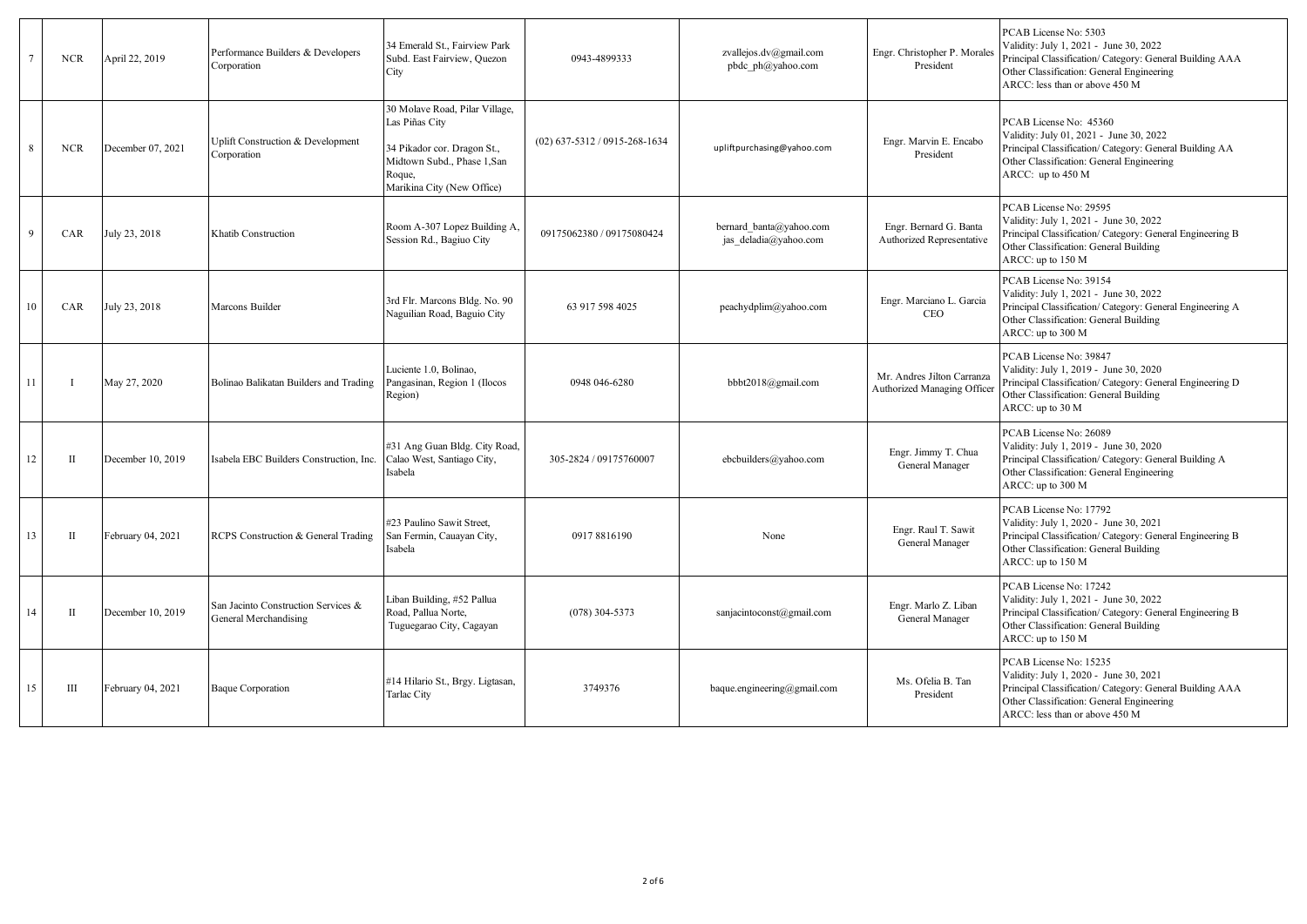| 16 | Ш    | September 24, 2021 | <b>BMS</b> Realty & Development                         | Tobias St. Pob. East Science<br>city of Muñoz, Nueva Ecija                         | (0917)8963766                 | bms658.contractor@gmail.com      | Mr. Bonifacio M. Salvador<br>General Manager | PCAB License No: 33886<br>Validity: July 1, 2021 - June 30, 2022<br>Principal Classification/ Category: General Building B<br>Other Classification: General Engineering<br>ARCC: up to 150 M                      |
|----|------|--------------------|---------------------------------------------------------|------------------------------------------------------------------------------------|-------------------------------|----------------------------------|----------------------------------------------|-------------------------------------------------------------------------------------------------------------------------------------------------------------------------------------------------------------------|
| 17 | Ш    | June 24, 2021      | Latymar Builders and<br>Development Corporation         | 910 St. Joseph St., Bataan<br>Homes Subd., San Jose, Balanga<br>City, Bataan       | 0927-446-7247 / 0919-991-2520 | None                             | Engr. Ma. Cecilia D. Gianan<br>President     | PCAB License No: 35247<br>Validity: July 1, 2020 - June 30, 2021<br>Principal Classification/ Category: General Engineering B<br>Other Classification: General Building<br>ARCC: up to 150 M                      |
| 18 | Ш    | February 04, 2021  | <b>RAFC</b> Construction                                | #95 San Cecilio St., Sepung<br>Bulaon, Porac, Pampanga                             | 09435006885<br>09279826111    | rafc.construction@yahoo.com      | Mr. Francis G. Cubacub<br>President          | PCAB License No: 47632<br>Validity: July 1, 2021 - June 30, 2022<br>Principal Classification/ Category: General Building D<br>Other Classification: General Engineering<br>ARCC: up to 30 M                       |
| 19 | Ш    | February 04, 2021  | RKEA Builders & Supply                                  | Sitio Talisay, Barangay Dulong<br>Bayan,<br>City of San Jose del Monte,<br>Bulacan | 09178808988<br>0998 5128734   | annabelle barrera@yahoo.com      | Mr. Reuel O. Avena<br>Proprietor             | PCAB License No: 35479<br>Validity: July 1, 2020 - June 30, 2021<br>Principal Classification/ Category: General Engineering D<br>Other Classification: General Building<br>ARCC: up to 30 M                       |
| 20 | Ш    | December 07, 2021  | RM Mallari Builders & Enterprises                       | Dela Cruz-Lim Subd., San<br>Francisco, Mabalacat City,<br>Pampanga                 | 045-4584703                   |                                  | Rey M. Mallari<br>General Manager            | PCAB License No: 30441<br>Validity: July 1, 2021 - June 30, 2022<br>Principal Classification/ Category: General Building B<br>Other Classification: General Engineering<br>ARCC: up to 150 M                      |
| 21 | Ш    | December 07, 2021  | <b>Ronmark Construction</b>                             | Santa Monica, Sta. Rita,<br>Pampanga                                               | 0920-966-0331                 | ronmark engineering@yahoo.com.ph | Engr. Alex L. Mallari<br>President           | PCAB License No: 19345<br>Validity: September 20, 2021 - June 30, 2022<br>Principal Classification/ Category: General Building AAA<br>Other Classification: General Engineering<br>ARCC: less than or above 450 M |
| 22 | Ш    | September 24, 2021 | Tierra de Ferrand Realty and<br>Development Corporation | Curva, Bantug, Science City of<br>Muñoz, Nueva Ecija                               | 0927-888-9282                 |                                  | Mr. Bryan M. Cruz<br>President               | PCAB License No: 41266<br>Validity: July 1, 2021 - June 30, 2022<br>Principal Classification/ Category: General Engineering A<br>Other Classification: General Building<br>ARCC: up to 300 M                      |
| 23 | IV-A | October 8, 2019    | C.J. Construction Inc.                                  | 61 Enriquez Street, Lucena City                                                    | $(042)$ 710-2762              | None                             | Mr. Claro L. Jose<br>President               | PCAB License No: 29595<br>Validity: July 1, 2020 - June 30, 2021<br>Principal Classification/ Category: General Building A<br>Other Classification: General Engineering<br>ARCC: up to 300 M                      |
| 24 | IV-A | December 10, 2019  | CBS Construction & Construction<br>Supply               | 440 Dara Subd. Salitran I.<br>Dasmariñas City, Cavite                              | 9069166733                    | None                             | Mr. Conrado F. Salenga<br>General Manager    | PCAB License No: 30244<br>Validity: July 1, 2020 - June 30, 2021<br>Principal Classification/ Category: General Building B<br>Other Classification: General Engineering<br>ARCC: up to 150 M                      |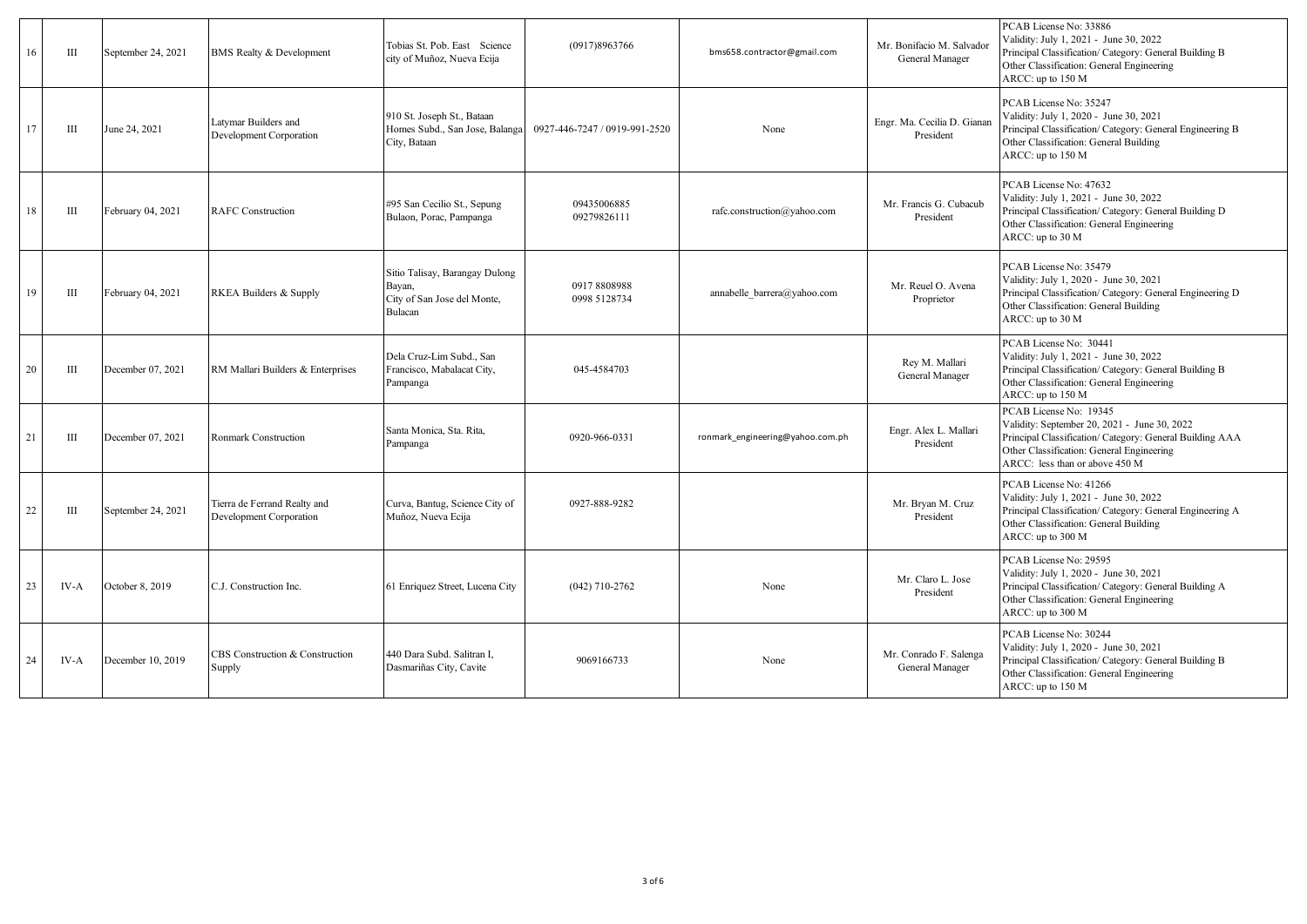| 25 | IV-A | January 29, 2019   | L.A. Clamor Construction            | 202 Carol St. Alpsville 3 Subd.<br>Red-V, Lucena City, Quezon           | Contact Nos.: (042) 373-8904                    | laclamor construction@yahoo.com                       | Engr. Lucila Clamor<br>General Manager                  | PCAB License No: 26413<br>Validity: July 1, 2021 - June 30, 2022<br>Principal Classification/ Category: General Engineering A<br>Other Classification: General Building<br>ARCC: up to 300 M  |
|----|------|--------------------|-------------------------------------|-------------------------------------------------------------------------|-------------------------------------------------|-------------------------------------------------------|---------------------------------------------------------|-----------------------------------------------------------------------------------------------------------------------------------------------------------------------------------------------|
| 26 | IV-A | October 8, 2019    | LDV Construction                    | Brgy. Road, Caloocan, Balayan,<br><b>Batangas</b>                       | 09178663405                                     | ldvconstruction@yahoo.com                             | Mr. Luisito D. Venturina<br>Authorized Managing Officer | PCAB License No: 35684<br>Validity: July 1, 2021 - June 30, 2022<br>Principal Classification/ Category: General Building A<br>Other Classification: General Engineering<br>ARCC: up to 300 M  |
| 27 | IV-A | April 22, 2019     | Modern Innovation Construction      | B2 L14 Montevista Subd. San<br>Jose, Rodriguez, Rizal                   | 534-0621, 09178140592                           | jcelhardware@yahoo.com                                | Engr. Cecilia Dalaodao<br>Project Engineer              | PCAB License No: 36211<br>Validity: July 1, 2021 - June 30, 2022<br>Principal Classification/ Category: General Building D<br>Other Classification: General Engineering<br>ARCC: up to 30 M   |
| 28 | IV-A | November 19, 2018  | N. B. Avila Construction            | Bucal 3-B, Maragondon, Cavite                                           | 046) 412-1767/ (0922) 802-2062 /<br>09266159681 | nbavila0220@yahoo.com<br>litodan88@yahoo.com          | Ms. Normelita B. Avila<br>Authorized Representative     | PCAB License No: 13751<br>Validity: July 1, 2021 - June 30, 2022<br>Principal Classification/ Category: General Building AA<br>Other Classification: General Engineering<br>ARCC: up to 450 M |
| 29 | IV-A | January 29, 2019   | Nornad Builders & Supply            | Maharlika Highway, Brgy.<br>Isabang, Tayabas City                       | (0915)6333763                                   | nornad72@gmail.com                                    | Mr. Norman Nadera<br>General Manager                    | PCAB License No: 41775<br>Validity: July 1, 2020 - June 30, 2021<br>Principal Classification/ Category: General Engineering D<br>Other Classification: General Building<br>ARCC: up to 30 M   |
| 30 | IV-A | September 12, 2018 | Philmar Properties and Contractors  | LBRDC Maharlika Highway,<br>Lucena City, Quezon                         | 042-3733408<br>0947-9644728                     | kent.philmar@gmail.com<br>gderico28.philmar@gmail.com | Ms. Maria T. Castillo<br>Proprietor                     | PCAB License No: 38285<br>Validity: July 1, 2021 - June 30, 2022<br>Principal Classification/ Category: General Engineering B<br>Other Classification: General Building<br>ARCC: up to 150 M  |
| 31 | IV-A | March 11, 2021     | SMP New Royal Taipan Corporation    | #41 Village East Avenue,<br>Village East, Cainta Rizal                  | 09087199573                                     | engrdansm@yahoo.com                                   | Engr. Danilo San Miguel<br>Chief Executive Officer      | PCAB License No: 44989<br>Validity: July 1, 2021 - June 30, 2022<br>Principal Classification/ Category: General Engineering D<br>Other Classification: General Building<br>ARCC: up to 30 M   |
| 32 | IV-A | January 29, 2019   | <b>Talipan Builders</b>             | Brgy. Talipan, Pagbilao, Quezon                                         | 042 710-8129 / 0933-4154978                     | talipanbuilders@yahoo.com                             | Engr. Gerardo A. Alcala<br>Authorized Representative    | PCAB License No: 35058<br>Validity: July 1, 2021 - June 30, 2022<br>Principal Classification/ Category: General Engineering AA<br>Other Classification: General Building<br>ARCC: up to 450 M |
| 33 | IV-B | October 8, 2019    | E.V. Villaos Trading & Construction | 2nd Flr. E. V. V. Bldg. Malvar<br>St., Puerto Princesa City,<br>Palawan | $(048)$ 434-3515<br>09175485566                 | evvillaos@yahoo.com                                   | Engr. Ernesto V. Villaos<br>General Manager             | PCAB License No: 36735<br>Validity: July 1, 2021 - June 30, 2022<br>Principal Classification/ Category: General Engineering A<br>Other Classification: General Building<br>ARCC: up to 300 M  |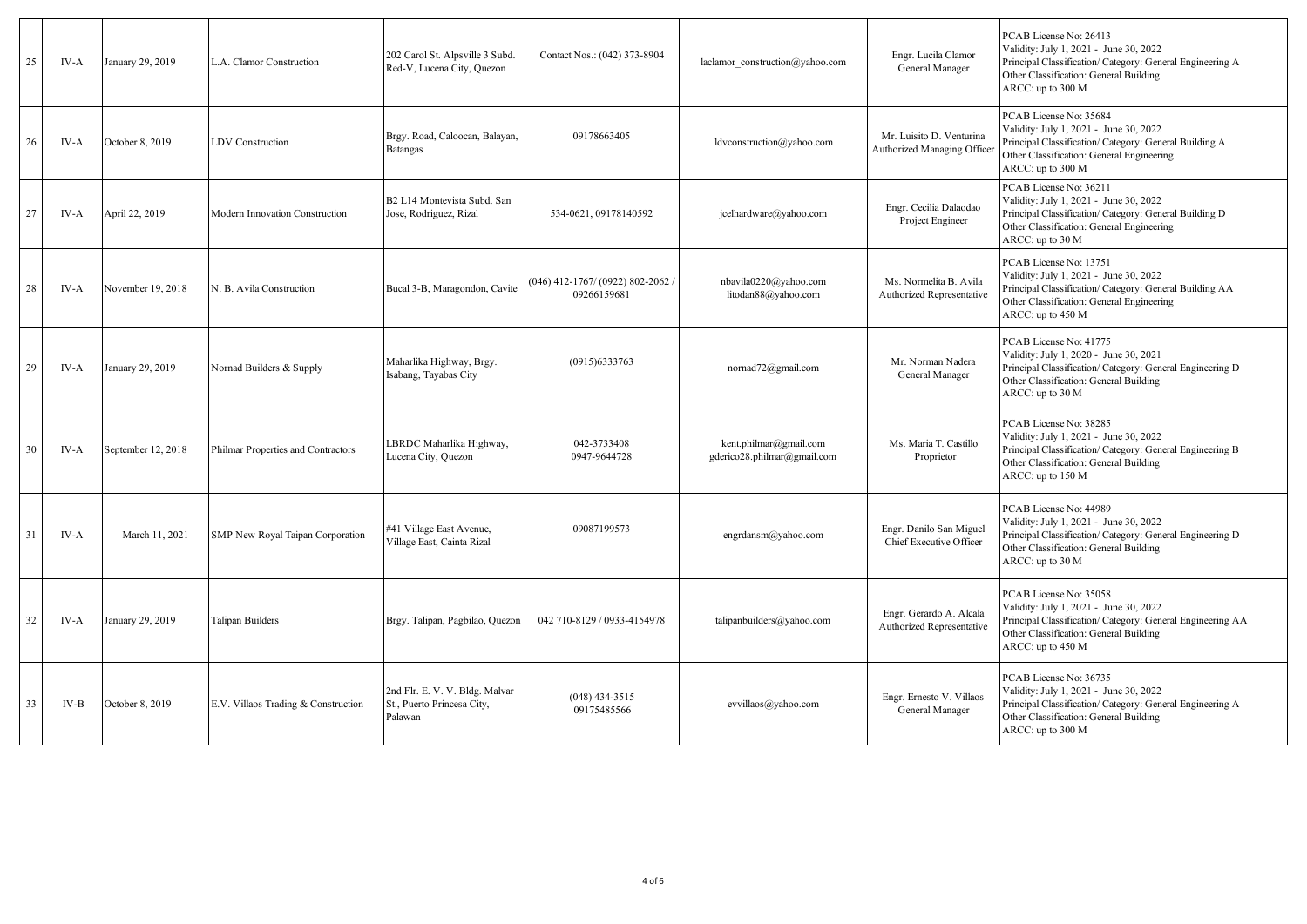| 34 | IV-B       | October 8, 2019    | JAS Trading & Construction                                    | Purok San Francisco 2 Bgy.<br>Tiniguiban, Puerto Princesa City,<br>Palawan              | 0998-8866538                   | None                      | Ms. Jocelyn C. Serna<br>Proprietor                       | PCAB License No: 37310<br>Validity: July 1, 2018 - June 30, 2019<br>Principal Classification/ Category: General Engineering D<br>Other Classification: General Building<br>ARCC: up to 30 M  |
|----|------------|--------------------|---------------------------------------------------------------|-----------------------------------------------------------------------------------------|--------------------------------|---------------------------|----------------------------------------------------------|----------------------------------------------------------------------------------------------------------------------------------------------------------------------------------------------|
| 35 | V          | September 24, 2021 | <b>DTM</b> Construction                                       | DTM Building, Quezon St.,<br>Polvorista, Sorsogon City                                  | 0920-408-0218                  |                           | Engr. Dunbar T. Mercado<br>President                     | PCAB License No: 43283<br>Validity: July 1, 2021 - June 30, 2022<br>Principal Classification/ Category: General Engineering B<br>Other Classification: General Building<br>ARCC: up to 150 M |
| 36 | V          | September 24, 2021 | EPL General Construction and Supply                           | Zone 1, San Juan, Palestina, Pili,<br>Camarines Sur                                     | (054) 472-2893 / 0917-554-9551 |                           | Ms. Elena P. Lo<br>President                             | PCAB License No: 15559<br>Validity: July 1, 2021 - June 30, 2022<br>Principal Classification/ Category: General Engineering A<br>Other Classification: General Building<br>ARCC: up to 300 M |
| 37 | VI         | August 15, 2019    | Earth-Based Habitat Builders and<br>Integrated Services, Inc. | PEB Building, Cebu Avenue,<br>Business Center,<br>San Carlos City, Negros<br>Occidental | 9258096859                     | earthbased.is@gmail.com   | Ms. Franmarie Catague<br>Authorized Representative       | PCAB License No: 48324<br>Validity: July 1, 2021 - June 30, 2022<br>Principal Classification/ Category: General Building C<br>Other Classification: General Engineering<br>ARCC: up to 30 M  |
| 38 | VI         | December 10, 2019  | J.C. Tamayo Enterprises                                       | 0144 Veterans Ave. Poblacion,<br>Kalibo, Aklan                                          | $(036)$ 500-3162 / 268-7987    | None                      | Mr. Jerry Cezar Tamayo<br>Owner                          | PCAB License No: 39862<br>Validity: July 1, 2020 - June 30, 2021<br>Principal Classification/ Category: General Building D<br>Other Classification: General Engineering<br>ARCC: up to 30 M  |
| 39 | <b>VII</b> | December 07, 2021  | Balamban Construction & Marine<br>Services Ltd. Co.           | Owak, Asturias, Cebu                                                                    | 0920-904-3717                  |                           | Mr. Cielito Bardenas<br>General Manager                  | PCAB License No: 24159<br>Validity: July 1, 2021 - June 30, 2022<br>Principal Classification/ Category: General Engineering B<br>Other Classification: General Building<br>ARCC: up to 150 M |
| 40 | VII        | May 27, 2020       | BT Construction and General Services                          | 4th St. Sun Valley Subd.,<br>V.Rama Ave., Cebu City.                                    | (032) 260-5682 / 09177960123   | bt construction@yahoo.com | Engr. Benjamin Tan<br>Proprietor                         | PCAB License No: 36771<br>Validity: July 1, 2021 - June 30, 2022<br>Principal Classification/ Category: General Engineering B<br>Other Classification: General Building<br>ARCC: up to 150 M |
| 41 | VII        | September 12, 2018 | Silliman Avenue Construction and<br>Supply                    | Crossing Bogo Brgy. Taclobo,<br>Dumaguete                                               | 035-4200530                    | sillimanavenue@gmail.com  | Mr. Franklyn H. Pag-Ong<br>Authorized Representative     | PCAB License No: 22759<br>Validity: July 1, 2018 - June 30, 2019<br>Principal Classification/ Category: General Engineering A<br>Other Classification: General Building<br>ARCC: up to 300 M |
| 42 | VIII       | May 27, 2020       | MJCG Const. Inc.                                              | B7 L3 GB Homes Subd.,<br>Maharlika Highway,<br>Caibaan, Tacloban City                   | (02) 3584868/09176851003       | $m$ jcgconst@gmail.com    | Engr. Ceferino A. Garcia Jr<br>Authorized Representative | PCAB License No: 37257<br>Validity: July 1, 2021 - June 30, 2022<br>Principal Classification/ Category: General Engineering B<br>Other Classification: General Building<br>ARCC: up to 150 M |